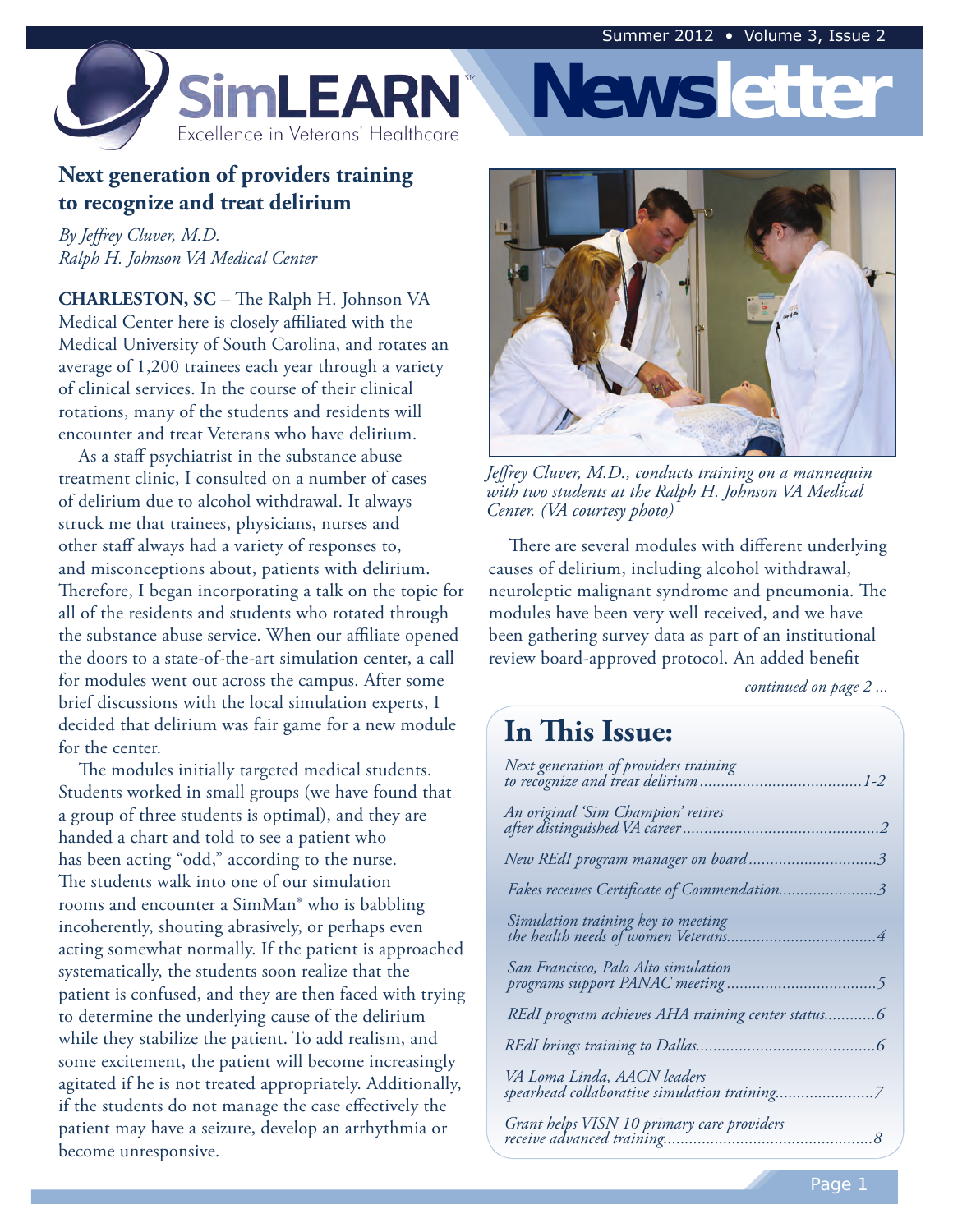<span id="page-1-0"></span>

## News

#### **An original 'Sim Champion' retires after distinguished VA career**

*By Gerald Sonnenberg EES Marketing and Communication* 

#### **WASHINGTON, DC** —

 SimLEARN would like to thank one of its original "Sim Champions," Louise Van Diepen, Acting Chief Learning Officer, VHA Employee Education System, for her tireless efforts in support of VHA simulation. Ms. Van Diepen retired May 18 after more than 30 years of Federal service.



 served as the EES Principal Ms. Van Diepen also

 *Louise Van Diepen. (VA courtesy photo)* 

 Deputy Chief Learning Officer. In this role, she oversaw SimLEARN, VHA's clinical simulation training, education and research program, EES' strategic planning, program evaluation, performance measurement; and Federal shared training programs. She was co-chair of the Learning Organization Transformation Subcommittee and the Mandatory Training Subcommittee of the National Leadership Council's Workforce Committee.

 staff. She also served as VHA's Assistant Deputy Under Secretary for Health for Clinical and Operations Support. In that role, she supervised 14 senior executive service chief officers and oversaw the execution of their national Previously, Ms. Van Diepen was the VHA chief of programs.

Throughout her VA career, Ms. Van Diepen held

positions at VA Central Office (VACO), a VA medical center and at two private corporations. She began her national program leadership at the VACO in 1988 as the head of clinical pharmacy/quality management programs for VHA. In 1994, she left government service to pursue private sector opportunities with a national corporation, participating in information technology development as the clinical director of software development, and was subsequently recruited to an executive leadership position. She returned to government service in 1999 and resumed various clinical management and leadership roles in the Office of the Medical Inspector and the Office of Quality and Performance.

Ms. Van Diepen earned her bachelor's and master's degrees in pharmacy from the University of New Mexico. She was formerly an adjunct faculty member and pharmacy residency director at the College of Pharmacy of the University of New Mexico. She is a licensed pharmacist in three states: Virginia, California and New Mexico. She is also nationally certified in geriatric pharmacy and is a fellow in the American Society of Health Systems Pharmacists. She is a recipient of the Meritorious Presidential Rank Award, VA Distinguished Career Award, Secretary's Exceptional Service Award, the Arthur Flemming Award for Leadership and a number of Under Secretary commendations.

The SimLEARN staff and Simulation Community of Practice wish her "fair winds and following seas." She has left a lasting legacy that will serve as the foundation for improving clinical workforce development and patient outcomes for our Veterans.  $\clubsuit$ 

#### *... continued from page 1*

 has been the development of our psychiatric residents as facilitators for the modules. The residents who participate as facilitators have commented that they feel more confident in their ability to recognize and treat delirium as a result of their participation as teachers.

 impact the students' role as facilitator has had on their comfort level in managing delirium by way of an addendum to our current protocol. We hope to publish a description of our modules, along with the data gathered from our surveys, in the coming months.  $\; \clubsuit \;$ We plan to gather more empirical data on the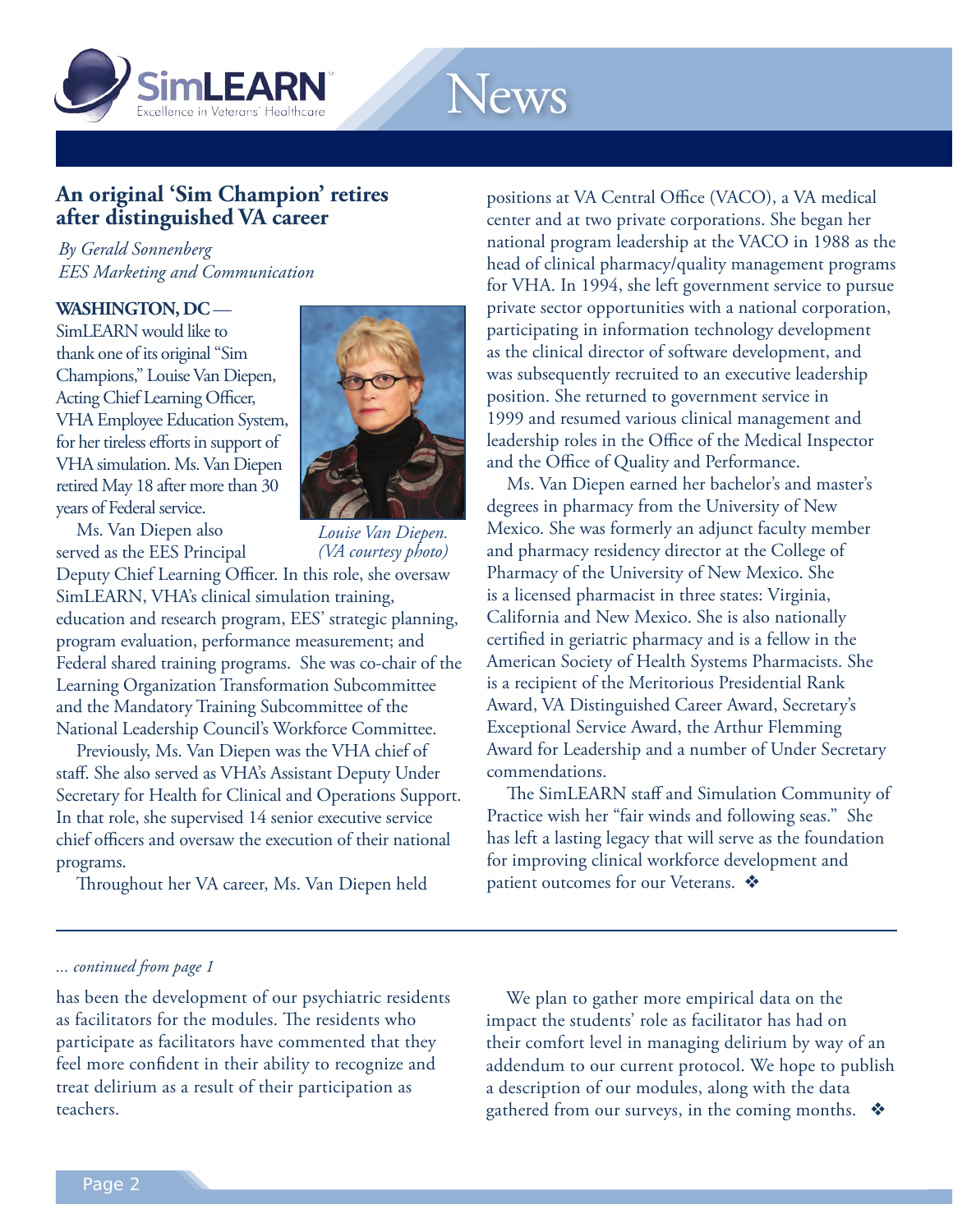#### <span id="page-2-0"></span>**New REdI program manager on board**

*By Gerald Sonnenberg EES Marketing and Communication* 

 **ORLANDO, FL** – Phil Hargreaves, MSN, RN, joined the SimLEARN program as the REdI program manager on April 23. Mr. Hargreaves is a native of Sydney, Australia, and has been living in Asheville, NC, since immigrating to the United States in 2001. He began his VA career



 a critical care staff nurse, nurse educator and nurse manager during Mr. Hargreaves has worked as

in 2002.

 *Phil Hargreaves, MSN, RN (VA photo by Gerald Sonnenberg)* 

 his 28-year career. He has also worked in a multitude of clinical environments including complex "big city" intensive care units, as well as in remote Central Australian Aboriginal communities.

 clinical informatics and leveraging technologies to enhance the role of the clinician and improve patient outcomes. During his time at the Asheville VA Medical Center, Mr. Hargreaves served as the medical intensive care unit nurse manager, facility patient safety officer and, recently, as faculty in the VA Nursing Academy program. He has led national and Veteran Integrated Service Network information technology and equipment technical advisory panels. Most recently Mr. Hargreaves was detailed to the Assistant Deputy Undersecretary for Workforce Services to help stand up the new office in D.C. During his career he has been heavily involved in

 through Monash University in Australia, and is currently pursuing a doctorate in nursing practice. Mr. Hargreaves is particularly interested in health care leadership in human resource management and development, especially as it pertains to the personal impact on expert clinicians as they transition into leadership roles.  $\clubsuit$ He earned his bachelor's and master's of nursing degrees

#### **Fakes receives Certificate of Commendation**

 **WASHINGTON, DC** – Robert A. Petzel, M.D., VA Under Secretary for Health, awarded Mary Fakes a Certificate of Commendation at the VHA National Leadership Council meeting May 16.

Ms. Fakes was recognized for her leadership in successfully implementing REdI in VHA. The REdI program supports the critical training needs of VHA clinical providers and improves the quality, consistency and documentation of resuscitative care for Veterans.

In her service to this important health care transformation initiative for more than two years, Ms. Fakes led a team of 12 highly skilled, multi-disciplinary personnel to provide much-needed simulation-based courseware and equipment to field activities for conducting vital Basic Life Support and Advanced Cardiac Life Support training. Ms. Fakes was recently selected as the VHA Employee Education System National Coordinator for Project Management.

To learn more about the REdI program, visit www.simlearn.va.gov/REdI/.  $\triangleleft$ 



 *VA Under Secretary for Health Robert A. Petzel, M.D., with Mary Fakes during the presentation ceremony. (VA photo by Ken Norris)*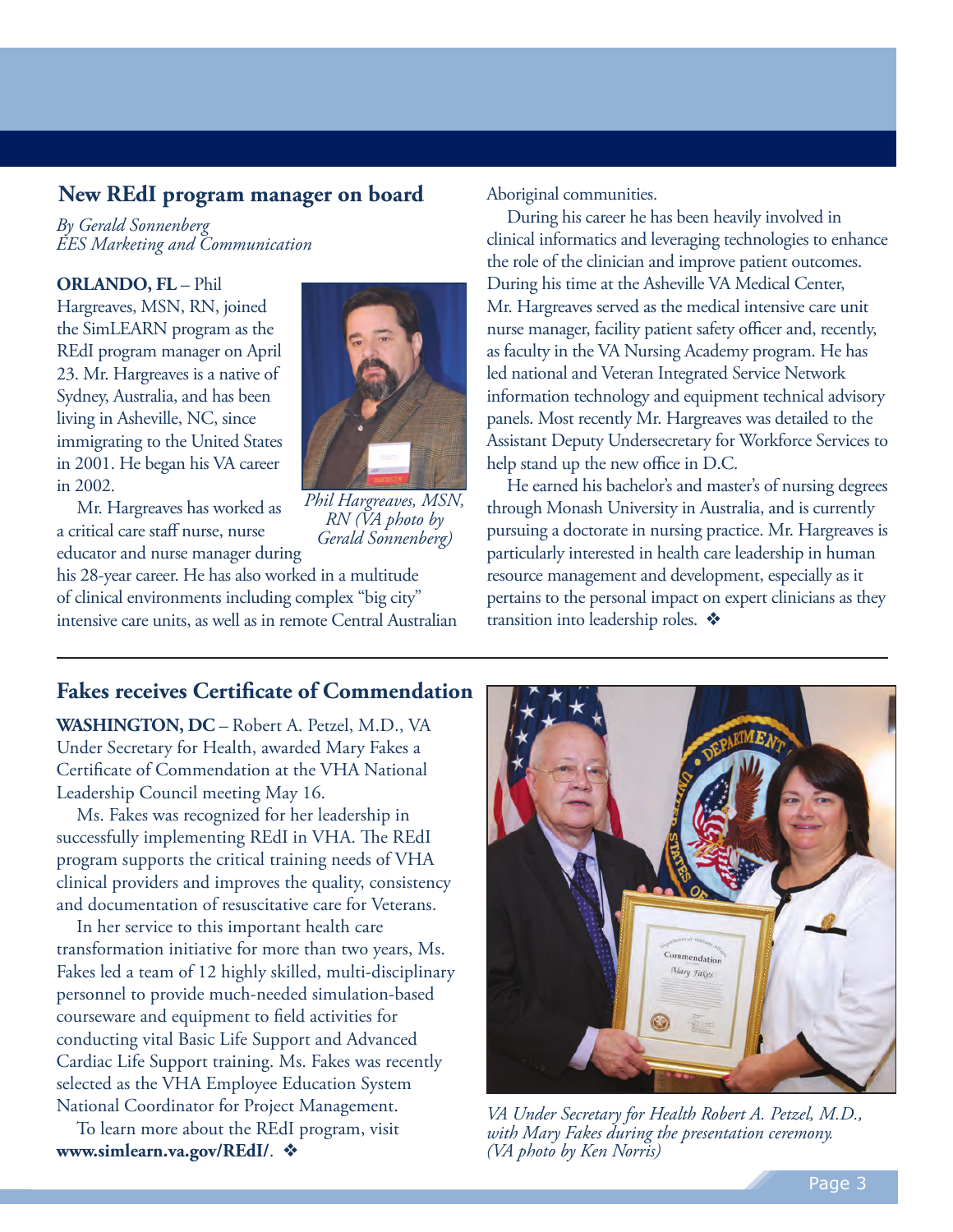<span id="page-3-0"></span>

#### **Simulation training key to meeting the health needs of women Veterans**

*By Women Veterans Health Strategic Health Care Group* 

 **WASHINGTON, DC** – Women's Health is meeting its goal of training thousands of VHA providers in women's health care topics partly by using state-of-the-art simulation equipment. Women's Health, in partnership with SimLEARN, purchased MammaCare® Clinical Breast Exam Simulators for each of the 21 Veteran Integrated Service Networks (VISNs). Recently, 200 VA staff completed training that will allow them to teach enhanced breast exam techniques using the simulators to other staff members in their VISNs. The simulator is a tactually



 *Samina Iqbal, M.D., Director of Women's Health at the Palo Alto VA Medical Center and a Senior Consultant for Women's Health, practices with one of the simulators during a women's mini-residency in Orlando, FL. (VA courtesy photo)* 

 accurate breast model placed on a pressure-sensitive tablet. It comes with different breast inserts containing various lesions to teach providers the difference between the feel of normal, nodular breast tissue and the feel of small lesions. The simulator gives trainees feedback on proper palpation methods and how to examine the breast in a thorough, systematic manner. Location and pressure are recorded on a portable computer and results are stored for statistical analysis.

"Performing a breast examination is a complex skill," said Laure Veet, M.D., Director of the Women's Health Education office. "It's something that must be taught and practiced. The simulators are designed to allow providers to perfect their techniques and become more comfortable and confident about performing the exams."

 was conducted at 18 VISNs. In addition, two VISNs held one day video teleconference training. Most of the sessions were attended primarily by physicians, nurses and nurse educators. More than 90 percent of participants said the training improved their confidence and performance in One-day to one-and-a-half day, face-to-face training breast examinations.

 method in identifying abnormal breast tissue for further testing. A 2010 study by the Mayo Clinic Department of Surgery and Mayo Foundation found that out of 592 cases of breast cancer, 43 percent presented as palpable masses that were discovered during clinical breast exams. Clinical breast exams are considered an important

 comprehensive women's health care. By learning to do it more proficiently, we're improving care for our women Veterans," said Dr. Veet. "Clinical breast exams are a critical component of

 training opportunities in women's health topics. The offerings include hands-on instruction, as well as online and audio courses designed for physicians, physician assistants, nurse practitioners, staff nurses, pharmacists, social workers Women's Health offers a range of educational and and psychologists.

 training opportunities, email the Women's Health Education Team: **VHAWHET@va.gov** or visit **vaww.infoshare. va.gov/sites/womenshealth/education/default.aspx**. v For more information about other women's health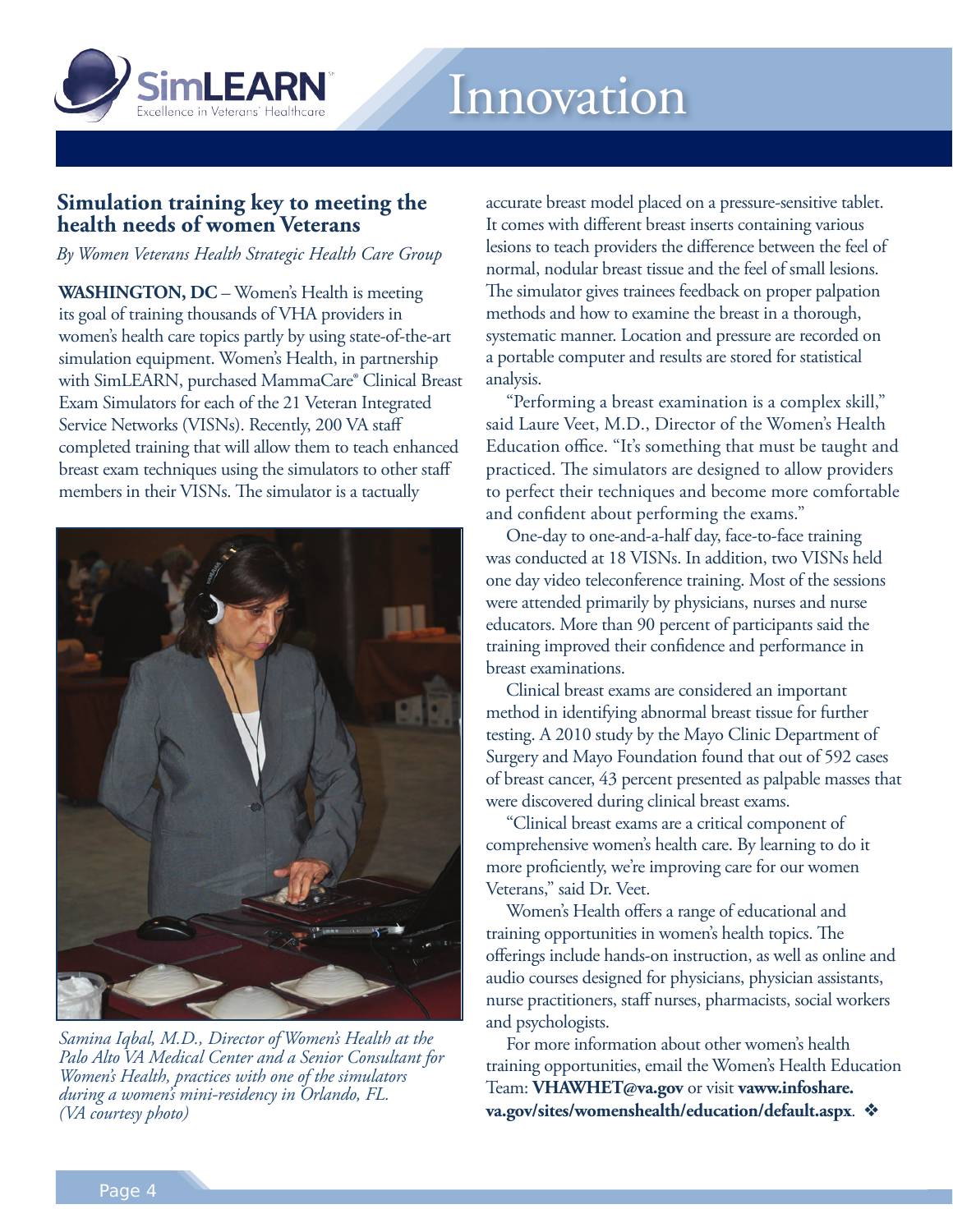#### <span id="page-4-0"></span>**San Francisco, Palo Alto simulation programs support PANAC meeting**

**PALO ALTO, CA** – With its early roots in anesthesia, clinical simulation is widely recognized and accepted in the perioperative environments as a routine method to teach and learn. Clinical simulation is becoming an increasingly popular way to engage and excite professionals in continuing education conferences as well.

Over the past few years, Rich Fidler, CRNA, NP, MSN, Director of Healthcare Simulation at the San Francisco VA Medical Center (VAMC), has supported the PeriAnesthesia Nurses Association of California (PANAC) meetings with clinical simulation scenarios. Based on feedback from the nurses attending these meetings, the amount of simulation experiences in these conferences is increasing.

Drawing on a wealth of clinical simulation resources within Veteran Integrated Service Network (VISN) 21, Gloria Luu, RN, MSN (PANAC District 3 Chair) orchestrated a collaborative effort during the most recent meeting between the Palo Alto and San Francisco VAMCs. Both centers have strong simulation programs. Kyle Harrison, MD, is a well-recognized leader in clinical simulation from the Palo Alto VAMC. He is also fellowship trained in anesthesiology simulation and crisis resource management (CRM). Mr. Fidler is known for interprofessional, *in-situ* simulations applied to systems probing and problem solving.

The program was hosted at the Palo Alto VAMC and included a morning focused on incorporating principles of an evidence-based practice into perianesthesia nursing practice with a review of 12-lead ECG interpretation by Mr. Fidler, a discussion of evidence-based practice and the discussion topic of "Views of Critical Care Management." The entire afternoon of the program was dedicated to simulation scenarios, with audience members participating in teams. The simulation afternoon was also infused with mini-lectures by Dr. Harrison, who discussed principles of CRM and improving team communications and shared updates for current advanced cardiac life support guidelines.



 *PeriAnesthesia Nurses Association of California (PANAC) participants discuss simulation scenarios. (VA courtesy photo)* 

These simulations were conducted using a SimMan®3G, not in a sim lab or hospital room, but in a classroom. Although environmental fidelity was not optimal, this is a great example of using a highfidelity mannequin and a realistic scenario to engage participants. Dr. Harrison and Mr. Fidler co-facilitated group debriefings and received a number of comments and suggestions for improvement from the audience and participants.

Overall, this program was very well received by participants, with many of them asking for more simulation experiences as the focus of the next conference. This project demonstrates an opportunity to tap into the talent and resources within VISN 21 to develop synergy between two simulation programs.

This program represents a small part of an ongoing relationship that the Palo Alto and San Francisco VAMCs have developed to capitalize on manpower and equipment. On a larger scale, this demonstrates the commitment of the VA to support educational endeavors of professional organizations that demonstrate the VA's commitment to excellence in education and clinical practice.  $\mathbf{\hat{P}}$ 

*EDITOR'S NOTE: In addition to being key subjects in the article, Mr. Fidler, Dr. Harrison and Ms. Luu provided information for this article.* 

\_\_\_\_\_\_\_\_\_\_\_\_\_\_\_\_\_\_\_\_\_\_\_\_\_\_\_\_\_\_\_\_\_\_\_\_\_\_\_\_\_\_\_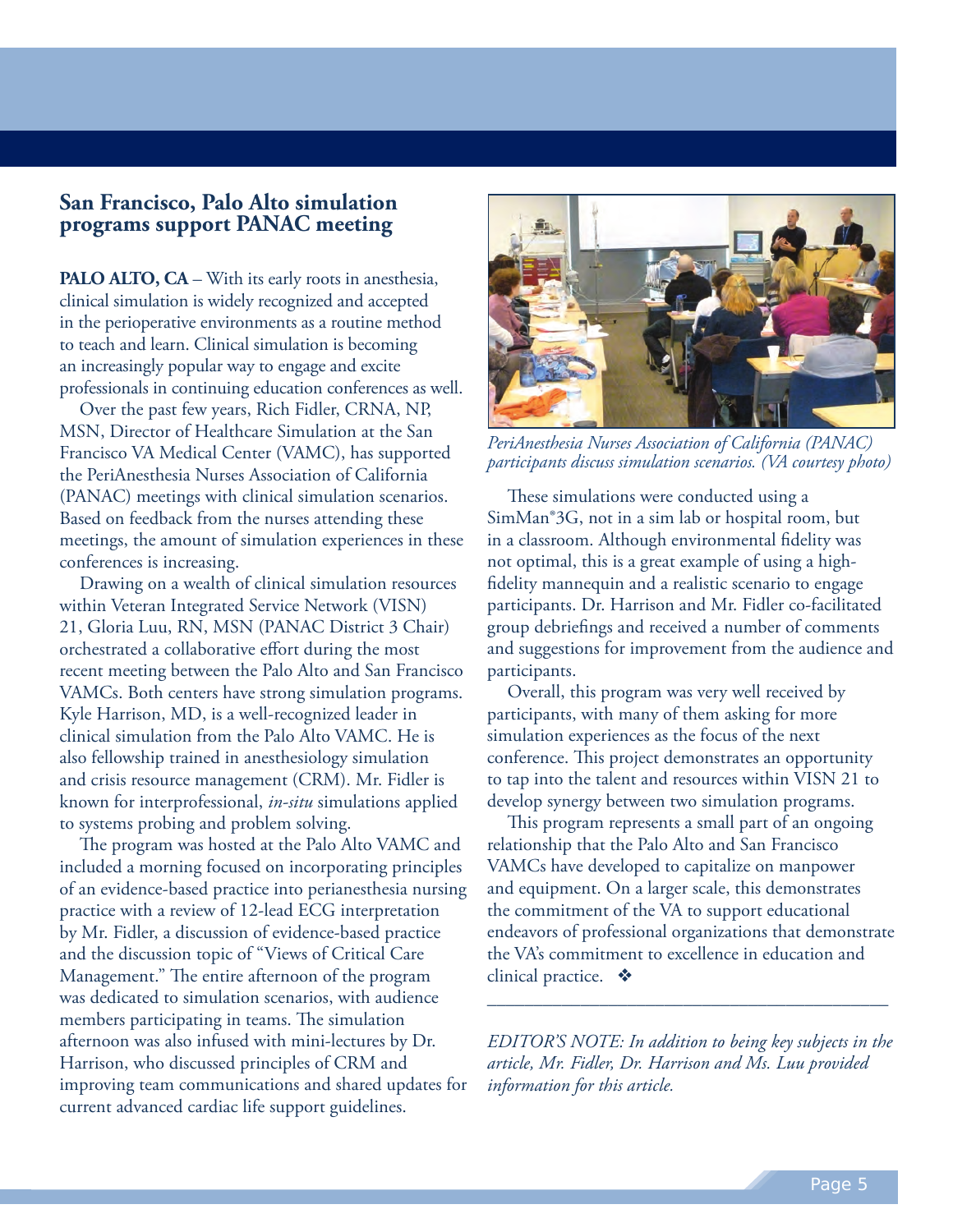<span id="page-5-0"></span>

# Training News

#### **AHA training center status REdI program achieves**

 *SimLEARN/REdI Health Education Specialist By Robert E. Kraemer, RN, BSN, CCRN* 

 **DALLAS –** VHA's REdI program was recently selected as an American Heart Association training center. The AHA has established a network of training centers to broaden its outreach of emergency cardiac care (ECC) educational courses in order to strengthen the "chain of survival."

 forward in shaping comprehensive resuscitation education at VHA, allowing programs to now become affiliated under REdI," said Mary Fakes RN, MSN, VHA Employee Education System national project management coordinator and former REdI program manager. "This selection will allow REdI to continue to move

The REdI program is a national program to standardize, document, track and monitor Advanced Cardiac Life Support (ACLS), Basic Life Support (BLS) and Advanced Trauma Life Support (ATLS) throughout VHA. It is designed to enhance the care for Veterans, employees and communities.

Staff at training centers have several responsibilities:

- Maintain the proper administration and quality of their ECC courses
- Maintain the day-to-day management of their instructors
- Provide all their instructors and training sites with consistent and timely communication of any new or updated information about national, regional, or training center policies, procedures, course content or course administration that could potentially affect an instructor in carrying out his or her responsibilities;
- Serve as the principal resource for information, support and quality control for all AHA ECC instructors aligned with the training center

 Orlando. Staff provide their medical expertise to train other staff to provide REdI training at VA Medical Center training centers. For more information, please go to www.simlearn.va.gov and click on the REdI graphic.  $\clubsuit$ The REdI program is based with SimLEARN in

#### **REdI brings training to Dallas**



 **DALLAS – Lisette Ronga, West Palm Beach VA Medical Center in West Palm Beach, FL (left), and Tracey Martin-Trone, Marion VA Medical Center in Marion, IL, participate in an exercise during the Resuscitation Education in the VA Conference in Dallas, TX on March 21.** 

 **conference was to orient VHA Resuscitation Education staff about the vision and strategy to address resuscitation training, education and research needs. The conference targeted, but was not limited to, physicians, nurses, education staff, Advanced Cardiac Life Support (ACLS) and Basic Life Support (BLS) instructors, training center and site coordinators.** v  **(VA photo by Gerald Sonnenberg) The purpose of the three-day knowledge-based**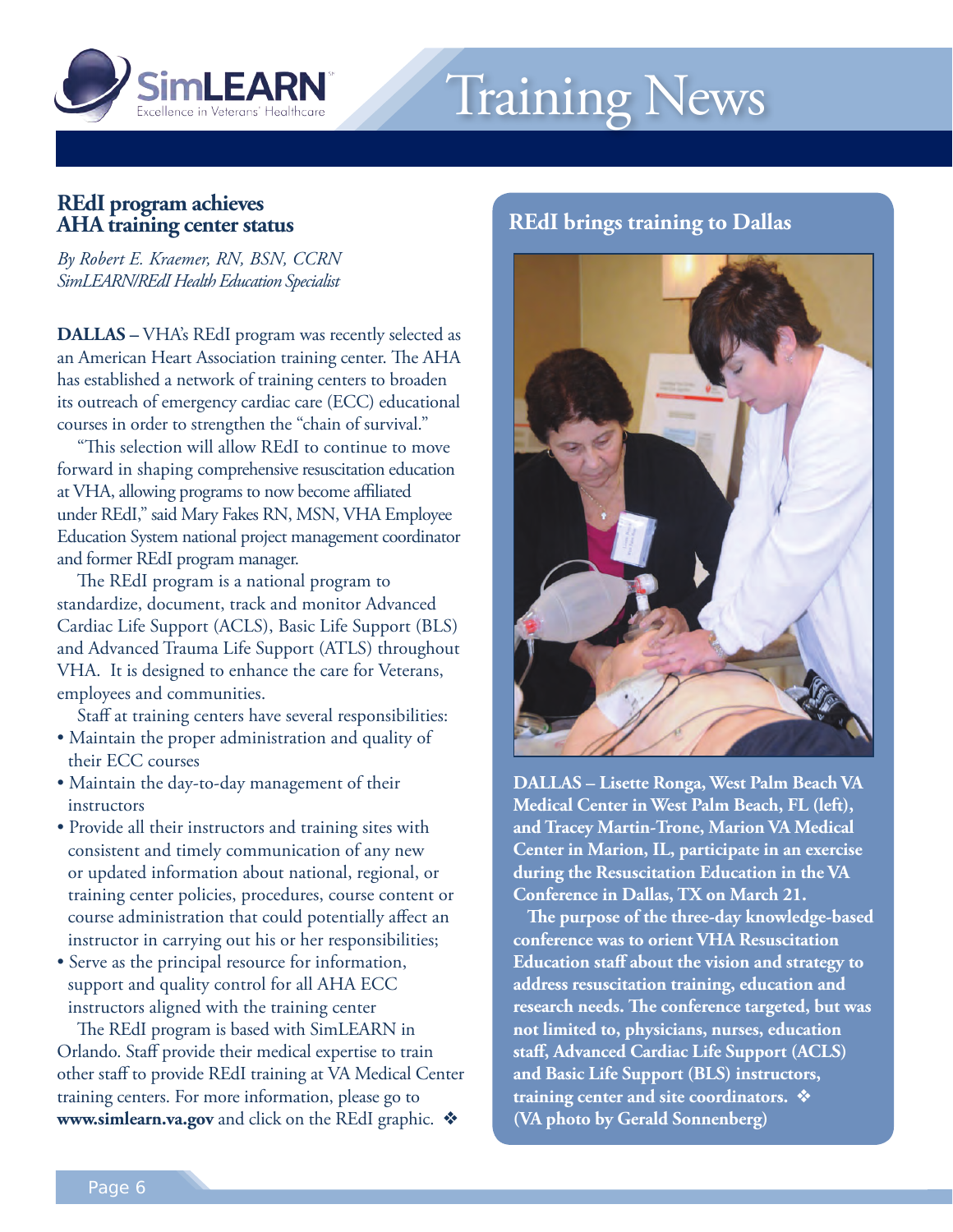#### <span id="page-6-0"></span>**VA Loma Linda, AACN leaders spearhead collaborative simulation training**

*By Sofia Puerto, PhD, CCRN, MPH, FNP Associate Chief, Nursing Education and Research VA Loma Linda Healthcare System* 

**LOMA LINDA, CA** – The VA Loma Linda Healthcare System and American Association of Critical Care Nurses Inland Empire Chapter (AACN-IEC) recently teamed up to provide a one-day workshop to address hot topics in Critical Care Nursing utilizing scripted scenarios.

AACN-IEC offers bi-monthly educational programs using guest speakers and journal club sessions. This year, the group wanted to be more innovative by adding multiple realistic simulation training scenarios using a university's simulation center. They were able to conduct the training within the Loma Linda University School of Medicine Medical Simulation Center.

The collaborative plan included running three hightechnology simulations simultaneously. The simulations focused on topics gleaned from previous program evaluations featuring evidence-based practice, new trends and the Joint Commission national patient safety goals.

Participating industry sponsors were asked to display their products in one of four methods: A 30-minute interactive session; a demonstration where the product could be used in current industry protocols; a demonstration of their product using the Joint Commission recommendations; or how their product could be used to solve current safety issues.

An emphasis was placed on the fact that this program allowed the attendee to participate in a high-technology simulation followed by a group debriefing featuring video review and structured feedback.

Six VA educators were assigned to each simulation. Only two had experience using simulation as a teaching methodology. Faculty from the medical simulation center met with the VA Loma Linda educators on a regular basis, providing tutorials, templates to develop scenarios and dry-run sessions to polish the simulation

offerings. Courses offered were: Intensive Insulin Therapy Protocols for the Critically Ill Patient; Early Goal-Directed Therapy in the Treatment of Severe Sepsis and Septic Shock; and Benefits of Hypothermia in the Post Cardiac Arrest Patient.

At registration, each participant received a colorcoded bag with supplies and materials. Color coded groups were formed to organize the rotations, which gave participants an opportunity to network with other professionals. In order to receive eight continuing education units, each participant was required to attend at least five industry-sponsor stations in addition to the three high-technology simulation sessions.

Critical care nurses, representing 23 institutions, attended and brought with them a wide range of specialties, generations, educational backgrounds and practice roles.

A pre- and post-learning assessment tool was developed and piloted for each scenario, with six RNs randomly selected to test for content validity. Pre- and post-training data showed that in the pre-assessment, the levels of confidence with the subject matter was higher for the sepsis and insulin protocols in comparison to the hypothermia protocol. Levels of confidence showed a gain in the post-assessment analysis for all three hightechnology simulations, with the greatest gain shown for the hypothermia scenario. Participants also displayed a high-degree of satisfaction during the debriefing sessions for all simulations.

The overall program evaluation indicated that the participants were satisfied or very satisfied in all categories for high-technology simulations and industrysponsored presentations. The items measured included material presentation, delivery of content, effectiveness of printed materials and learning environment. Participants indicated a high degree of satisfaction with the medical simulation center tour.

The intent of this program was to familiarize critical care nurses with high-technology simulation and expose them to this type of teaching methodology. Program evaluations clearly indicated that the overall goal was met, and there was significant improvement in learning.  $\diamondsuit$